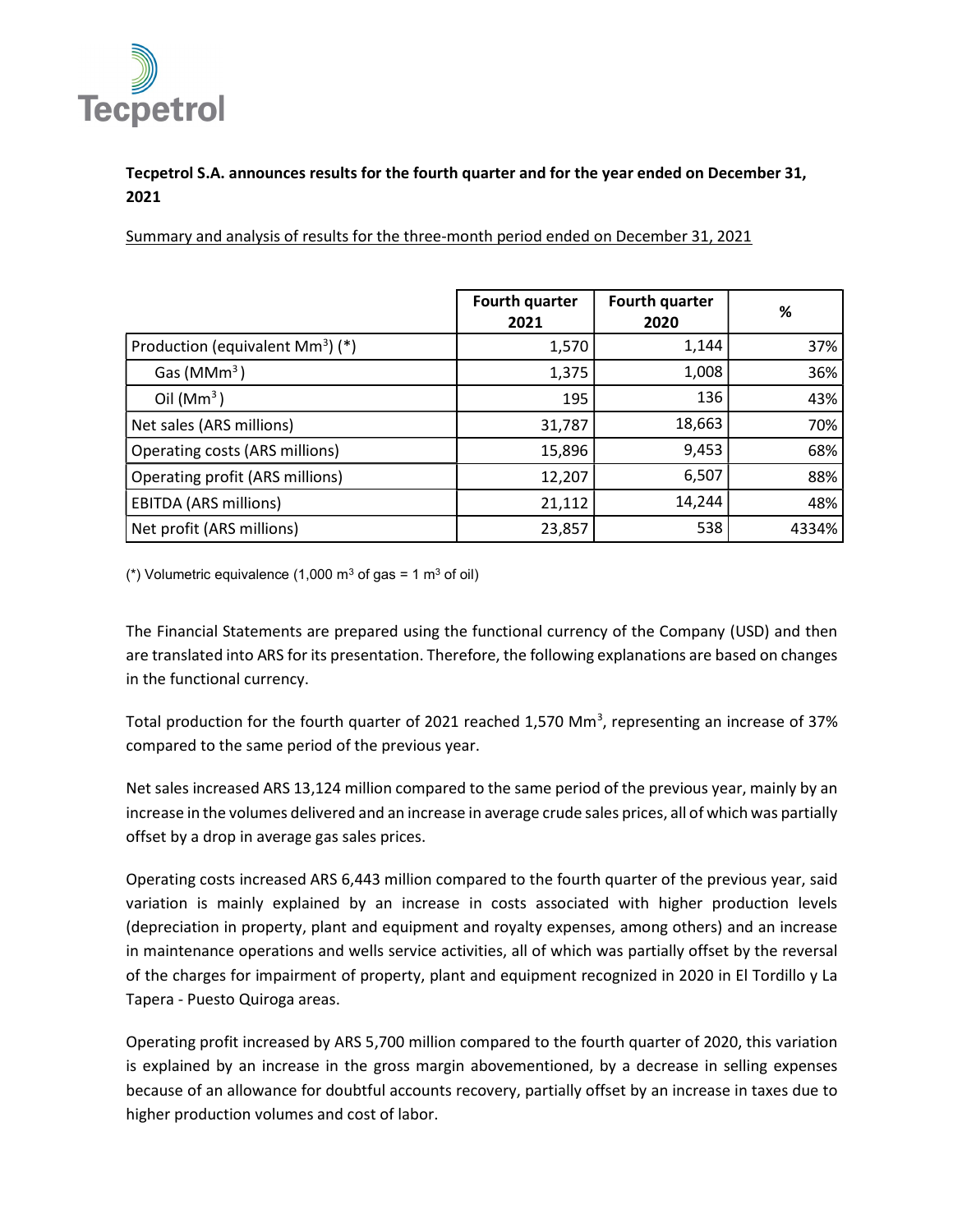Net profit for the fourth quarter of 2021 totaled ARS 23,857 million, compared to a profit of ARS 538 million for the same period of the previous year. This variation is primarily explained by: (i) the aforementioned increase in operating profit, (ii) the decrease in net financial loss, primarily explained by a decrease in interest cost due to fewer borrowings, profits from holding other investments and fewer net losses generated by exchange differences on balances in ARS, all of which was partially offset by a decrease in interest generated by short-term deposits, losses from the repurchase of negotiable obligations and losses generated by derivative financial instruments and, (iii) the variation in income tax expense, caused by the aforementioned fluctations, the impact caused by the tax inflation adjustment and the modification of the income tax rates in 2021.

|                                           | 12 months 2021 | 12 months 2020 | %     |
|-------------------------------------------|----------------|----------------|-------|
| Production (equivalent $\text{Mm}^3$ )(*) | 5,786          | 5,085          | 14%   |
| Gas ( $MMm3$ )                            | 5,147          | 4,534          | 14%   |
| Oil $(Mm3)$                               | 639            | 551            | 16%   |
| Net sales (ARS millions)                  | 115,961        | 71,540         | 62%   |
| Operating costs (ARS millions)            | 60,880         | 42,806         | 42%   |
| Operating profit (ARS millions)           | 47,606         | 19,017         | 150%  |
| <b>EBITDA (ARS millions)</b>              | 81,164         | 51,352         | 58%   |
| Net profit (ARS millions)                 | 44,167         | 3,814          | 1058% |

## Summary and analysis of results for the year ended on December 31, 2021

(\*) Volumetric equivalence (1,000 m<sup>3</sup> of gas = 1 m<sup>3</sup> of oil)

Total production for the year ended on December 31, 2021 reached 5,786 Mm<sup>3</sup>, represented an increase to 14% in the previous year.

Net sales increased ARS 44,421 million compared to the previous year. The 83% of this variation is due by an increase in dispatched quantities and 17% respond by an increase in average sales prices.

Operating costs increased ARS 18,074 million compared to the previous year, which is mainly explained by an increase in costs associated with higher production levels (mostly depreciation in property, plant and equipment and royalty expenses) and an increase in maintenance operations and wells service activities, all of which was partially offset by the reversal of the charges for impairment of property, plant and equipment recognized in 2020 in El Tordillo y La Tapera - Puesto Quiroga areas.